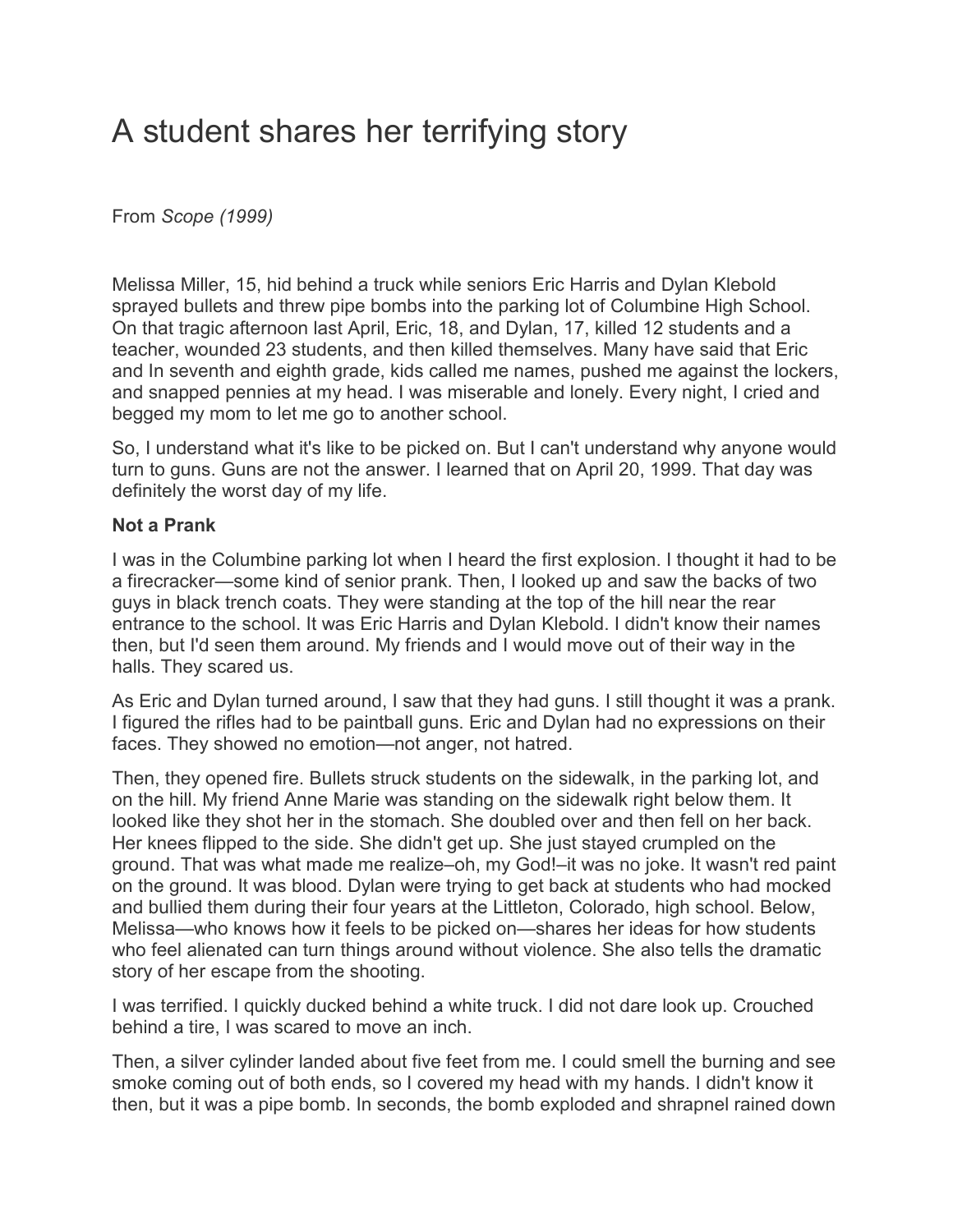on the pavement around me. Somehow I didn't get hit with any shrapnel. Just a few seconds later, there was another pipe bomb, and it came even closer to me. Again, by some miracle, I wasn't hit at all.

Eric and Dylan opened fire again. It didn't sound the way gunfire sounds in the movies. Each shot was like a dart hitting a dartboard. Nothing sounded the way you'd expect. No one was screaming or yelling at them to stop. It was actually really quiet.

A boy who'd been shot in the leg (I don't know his name) got up and ran away. Blood spurted through his fingers as he held onto his wound. Before he reached safety, he looked back over his shoulder at the gunmen. His eyes were so large, and filled with pure terror and pain.

The look on his face will haunt me for the rest of my life. I just hope it's a look that no one has to see or give ever again.

Eric and Dylan had stopped shooting. They'd gone inside. I started to run away. Then, I hesitated. Should I try to help Anne Marie? She was lying there, still not moving. I decided that the best thing would be to get real help.

As the gunshots rang out inside the school, I ran across the soccer field. At the same time, this unbelievable stream of people, of panic, came out of the cafeteria. That's when the screaming started. Everyone was screaming. To get off of school grounds, I had to make it over a tall chain link fence. Somehow—don't ask me how—I just sailed over it. I was like Xena. The best way I can describe it is that I was on a mission. I was running so fast that I could barely breathe. I thought my heart was going to pop.

Finally, I saw a house with an open garage. I ran in. There was a phone, so I called 911. The house belonged to an elderly couple who let me in and helped me contact my parents.

As I waited to be picked up, I watched the news. I cried and cried as ambulances took my friends, including Anne Marie, away. (For days, I didn't know if Anne Marie was alive or dead.) On TV, I could see my bookbag lying in the parking lot where I'd left it.

Memorial items for Columbine: wreath with angel Beanie Babies, and book made by a first grade class I didn't get my bookbag back until June. When I did, it brought back all of my fear. My bag had been trampled on as students ran for their lives. My hairbrush was broken, and all of my books were damaged.

## **A Place to Belong**

Eric and Dylan ruined so many lives. They were outcasts, but violence is never a solution. In junior high, I was tortured. I didn't wear the right clothes, and I didn't have the right hair. I had zero friends. But when I started at Columbine, I changed my situation. I joined the marching band and made tons of friends. Now the people that were so mean to me in junior high are signing my yearbook and giving me hugs in the hall.

I found a place to belong. If you're an outcast, you don't have to resort to violence. Join a club. Columbine offers clubs like the outdoors club, the Bible club, the chess club.